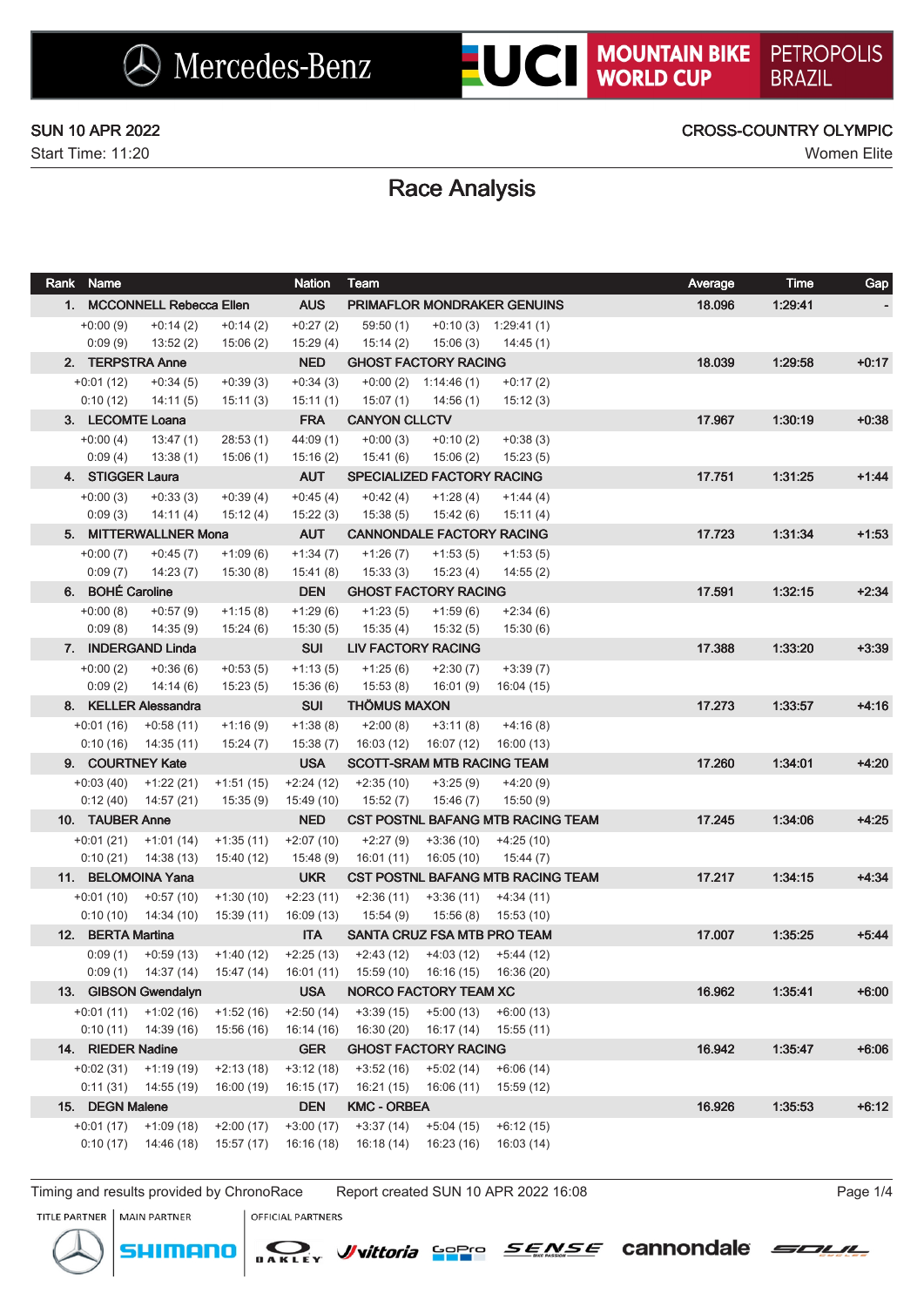### SUN 10 APR 2022 CROSS-COUNTRY OLYMPIC

## Race Analysis

| Rank Name           |                                                   |                           | <b>Nation</b>             | Team                                                   |                           |                                          | Average | <b>Time</b> | Gap      |
|---------------------|---------------------------------------------------|---------------------------|---------------------------|--------------------------------------------------------|---------------------------|------------------------------------------|---------|-------------|----------|
| 16. KOOPMANS Lotte  |                                                   |                           | <b>NED</b>                |                                                        |                           | CST POSTNL BAFANG MTB RACING TEAM        | 16.924  | 1:35:54     | $+6:13$  |
|                     | $+0.02(22)$ $+1.52(28)$                           | $+2:42(23)$               | $+3:39(21)$               | +4:02 (18)                                             | $+5:20(17)$               | $+6:13(16)$                              |         |             |          |
|                     | $0:11(22)$ 15:28 (28)                             | 15:56 (15)                | 16:13 (14)                | 16:04 (13)                                             | 16:14 (13)                | 15:48 (8)                                |         |             |          |
| 17. FREI Sina       |                                                   |                           | <b>SUI</b>                | <b>SPECIALIZED FACTORY RACING</b>                      |                           |                                          | 16.780  | 1:36:43     | $+7:02$  |
| $+0:00(5)$          | $+0:33(4)$                                        | $+1:09(7)$                | $+1:58(9)$                | +2:50 (13)                                             | +5:04 (16)                | $+7:02(17)$                              |         |             |          |
| 0:09(5)             | 14:11 (3)                                         | 15:42 (13)                | 16:05 (12)                | 16:33 (21)                                             | 17:10 (27)                | 16:53 (25)                               |         |             |          |
| 18. GERAULT Léna    |                                                   |                           | <b>FRA</b>                | <b>KTM VITTORIA TEAM</b>                               |                           |                                          | 16.731  | 1:37:00     | $+7:19$  |
| $+0:01(19)$         | +0:56 (8)                                         | $+1:50(14)$               | $+2:56(15)$               | +3:58 (17)                                             | +5:38 (18)                | $+7:19(18)$                              |         |             |          |
| 0:10(19)            |                                                   | 14:33 (8) 16:00 (21)      | 16:22 (22)                | 16:43 (23)                                             | 16:36 (20)                | 16:36 (22)                               |         |             |          |
| 19. LECHNER Eva     |                                                   |                           | <b>ITA</b>                | <b>TRINX FACTORY TEAM</b>                              |                           |                                          | 16.663  | 1.37.24     | $+7:43$  |
|                     | $+0.01(20)$ $+1.09(17)$ $+1.41(13)$               |                           | $+2:58(16)$               | $+4:12(19)$ $+6:01(19)$                                |                           | +7:43 (19)                               |         |             |          |
|                     | $0:10(20)$ 14:46 (17) 15:38 (10)                  |                           | 16:33 (26)                | 16:55 (27) 16:45 (22)                                  |                           | 16:37 (21)                               |         |             |          |
| 20. LÕIV Janika     |                                                   |                           | <b>EST</b>                | <b>KMC - ORBEA</b>                                     |                           |                                          | 16.628  | 1:37:36     | $+7:55$  |
|                     | $+0.02(34)$ $+1.55(29)$                           | $+2:46(25)$               | $+3:47(23)$               | $+4:31(21)$ $+6:06(20)$                                |                           | $+7:55(20)$                              |         |             |          |
|                     | $0:11(34)$ 15:31 (29) 15:57 (18)                  |                           | 16:17 (19)                | 16:25 (16)  16:31 (18)                                 |                           | 16:44 (24)                               |         |             |          |
|                     | 21. CAMPUZANO CHAVEZ PEON DanielMEX               |                           |                           |                                                        |                           |                                          | 16.587  | 1:37:50     | $+8:09$  |
|                     | $+0.02(24)$ $+2.03(32)$                           | +3:23 (28)                | +4:27 (26)                | $+5:13(25)$ $+6:42(21)$ $+8:09(21)$                    |                           |                                          |         |             |          |
|                     | $0:11(24)$ 15:39 (33)                             | 16:26 (26)                | 16:20 (21)                | 16:27 (19)                                             | 16:25 (17)                | 16:22 (16)                               |         |             |          |
|                     | 22. VON BERSWORDT Sophie                          |                           | <b>NED</b>                |                                                        |                           | <b>JB BRUNEX SUPERIOR FACTORY RACING</b> | 16.571  | 1:37:56     | $+8:15$  |
|                     | $+0.02(27)$ $+1.23(22)$                           | +2:27 (20)                | +3:41 (22)                | +4:51 (22)                                             | $+6:45(23)$               | +8:15 (22)                               |         |             |          |
|                     | $0:11(27)$ $14:59(22)$                            | 16:10 (24)                | 16:30 (25)                | 16:51 (25)                                             | 16:50 (24)                | 16:25 (18)                               |         |             |          |
| 23. HÄBERLIN Steffi |                                                   |                           | <b>SUI</b>                | <b>BIXS PERFORMANCE RACING</b>                         |                           |                                          | 16.499  | 1:38:22     | $+8.41$  |
|                     | $+0.02(33)$ $+2.03(31)$<br>$0:11(33)$ $15:39(31)$ | $+3:00(27)$               | $+4:13(25)$               | $+5:00(23)$<br>16:28 (18)                              | $+6:55(24)$<br>16:51 (25) | +8:41 (23)                               |         |             |          |
| 24. KOLLER Nicole   |                                                   | 16:03 (23)                | 16:29 (24)<br><b>SUI</b>  | <b>GHOST FACTORY RACING</b>                            |                           | 16:41 (23)                               | 16.396  | 1:38:59     | $+9:18$  |
|                     |                                                   |                           |                           |                                                        |                           |                                          |         |             |          |
|                     | $+0.02(22)$ $+1.24(23)$<br>$0:11(22)$ $15:00(23)$ | $+2:19(19)$<br>16:01 (22) | $+3:22(19)$<br>16:19 (20) | $+4:26(20)$ $+6:42(22)$<br>16:45 (24)                  | 17:12 (28)                | +9:18 (24)<br>17:31 (30)                 |         |             |          |
| 25. SHORT Isla      |                                                   |                           | <b>GBR</b>                |                                                        |                           |                                          | 16.316  | 1:39:28     | $+9:47$  |
|                     | $+0.02(25)$ $+2.05(33)$                           | $+3:38(30)$               | $+5:22(30)$               | +6:44 (30)                                             | +8:19 (27)                | +9:47 (25)                               |         |             |          |
|                     | $0:11(25)$ 15:41 (34)                             | 16:39 (30)                | 17:00 (30)                | 17:03 (29)                                             |                           | 16:31 (19) 16:23 (17)                    |         |             |          |
| 26. LAST Annie      |                                                   |                           | <b>GBR</b>                |                                                        |                           |                                          | 16.215  | 1:40:05     | $+10:24$ |
|                     | $+0.02(26)$ $+1.37(25)$                           | $+4:37(35)$               | $+5:59(33)$               | +7:00 (31)                                             |                           | $+8:49(30)$ $+10:24(26)$                 |         |             |          |
|                     | $0:11(26)$ 15:13 (26)                             | 18:06 (42)                | 16:38 (27)                | 16:42 (22)                                             |                           | 16:45 (21) 16:30 (19)                    |         |             |          |
|                     | 27. JACKSON Jennifer                              |                           | <b>CAN</b>                | <b>CANYON MTB RACING</b>                               |                           |                                          | 16.198  | 1:40:11     | $+10:30$ |
|                     | $+0.02(32)$ $+1.37(26)$                           | +2:31 (21)                |                           | $+3:29(20)$ $+5:00(24)$ $+8:07(26)$ $+10:30(27)$       |                           |                                          |         |             |          |
|                     | $0:11(32)$ 15:13 (25)                             |                           |                           | 16:00 (20) 16:14 (15) 17:12 (31) 18:03 (32) 17:18 (28) |                           |                                          |         |             |          |
| 28. BATTEN Haley    |                                                   |                           | <b>USA</b>                | <b>SPECIALIZED FACTORY RACING</b>                      |                           |                                          | 16.169  | 1:40:22     | $+10:41$ |
|                     | $+0.02(28)$ $+1.29(24)$                           | $+2:42(22)$               | $+4:10(24)$               | $+5:40(27)$                                            |                           | $+8:41(29)$ $+10:41(28)$                 |         |             |          |
| 0:11(28)            | 15:05 (24)                                        | 16:19 (25)                | 16:44 (28)                | 17:11 (30)                                             | 17:57 (30)                | 16:55 (26)                               |         |             |          |
|                     | 29. APAZA Agustina Maria                          |                           | <b>ARG</b>                |                                                        |                           |                                          | 16.114  | 1:40:43     | $+11:02$ |
| +0:04 (45)          | $+2:16(35)$                                       | $+3:46(32)$               | $+5:26(31)$               | $+6:38(29)$                                            |                           | $+8:31(28)$ $+11:02(29)$                 |         |             |          |
| 0:13(45)            | 15:50 (35)                                        | 16:36 (28)                | 16:56 (29)                | 16:53 (26)                                             |                           | 16:49 (23) 17:26 (29)                    |         |             |          |
|                     | 30. GARCIA MARTINEZ Rocio Del Alba ESP            |                           |                           | BH TEMPLO CAFÉS UCC                                    |                           |                                          | 16.082  | 1:40:55     | $+11:14$ |
| $+0:01(13)$         | $+1:02(15)$                                       | $+2:50(26)$               | $+4:41(28)$               | $+6:25(28)$                                            |                           | $+9:08(31)$ $+11:14(30)$                 |         |             |          |
| 0:10(13)            | 14:39(15)                                         | 16:54 (31)                | 17:07 (33)                | 17:25(33)                                              | 17:39 (29)                | 17:01 (27)                               |         |             |          |
|                     |                                                   |                           |                           |                                                        |                           |                                          |         |             |          |

Timing and results provided by ChronoRace Report created SUN 10 APR 2022 16:08 Page 2014

TITLE PARTNER MAIN PARTNER



**OFFICIAL PARTNERS** 

Wyittoria Sopro



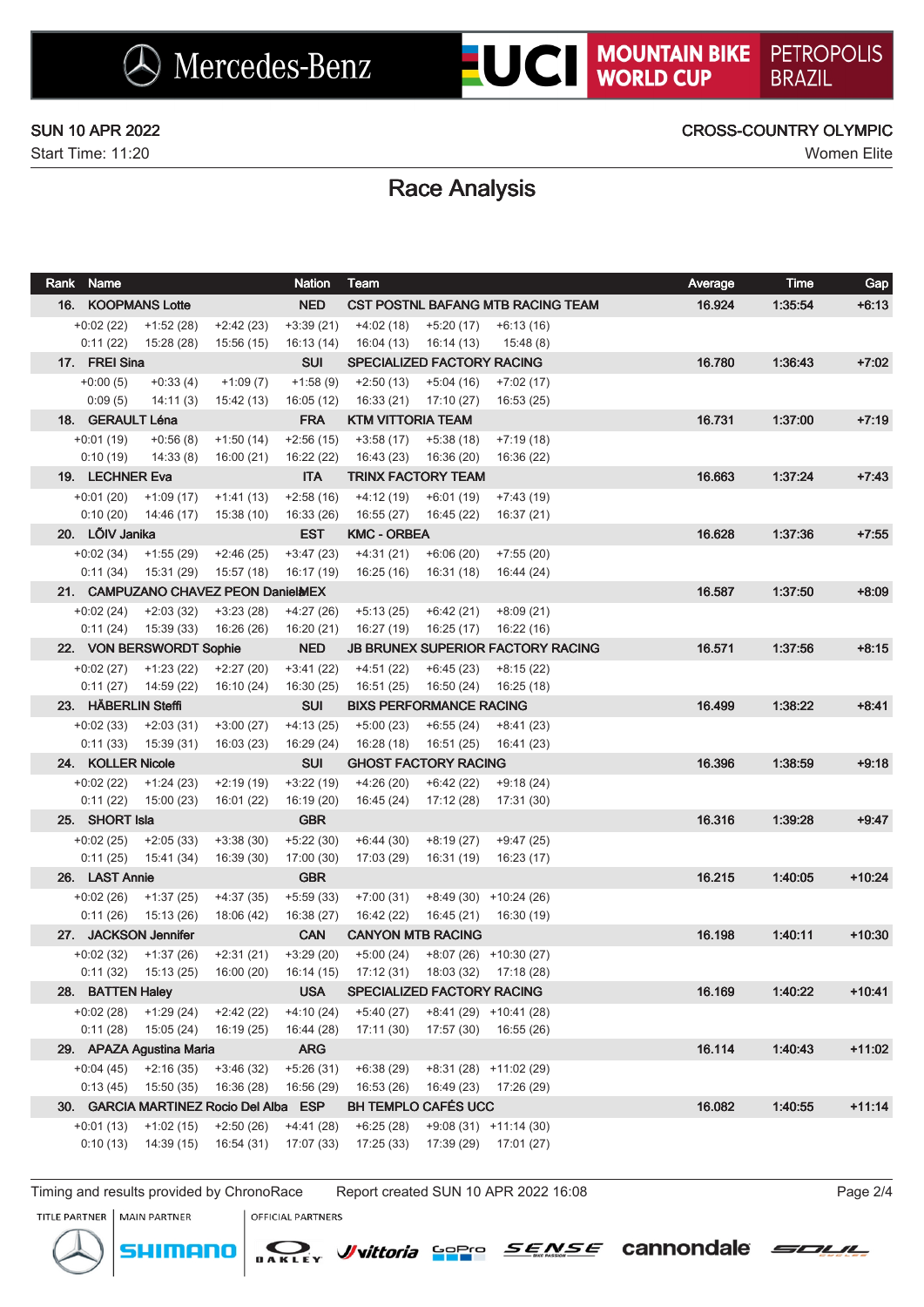## SUN 10 APR 2022 CROSS-COUNTRY OLYMPIC

## Race Analysis

| Rank Name         |                                                                         |             | <b>Nation</b>                        | Team                                              |                                       | Average | <b>Time</b> | Gap      |
|-------------------|-------------------------------------------------------------------------|-------------|--------------------------------------|---------------------------------------------------|---------------------------------------|---------|-------------|----------|
|                   | 31. GOULAO HENRIQUE Raiza                                               |             | <b>BRA</b>                           |                                                   |                                       | 16.078  | 1:40:56     | $+11:15$ |
|                   | $+0.07(50)$ $+2.07(34)$ $+3.37(29)$                                     |             | $+4:45(29)$                          |                                                   | $+5:31(26)$ $+7:33(25)$ $+11:15(31)$  |         |             |          |
|                   | $0:16(50)$ 15:38 (32) 16:36 (29)                                        |             | 16:24 (23)                           |                                                   | 16:27 (17)  16:58 (26)  18:37 (34)    |         |             |          |
| 32. SEIWALD Greta |                                                                         |             | <b>ITA</b>                           |                                                   | SANTA CRUZ FSA MTB PRO TEAM           | 15.721  | 1.43.14     | $+13:33$ |
|                   | $+0:01(15)$ $+1:20(20)$ $+2:43(24)$                                     |             | $+4:27(27)$                          |                                                   | $+7:02(32)$ $+10:20(32)$ $+13:33(32)$ |         |             |          |
|                   | $0:10(15)$ 14:57 (20) 16:29 (27)                                        |             | 17:00 (31)                           |                                                   | $18:16(39)$ $18:14(33)$ $18:08(31)$   |         |             |          |
|                   | 33. ARSENEAULT Laurie                                                   |             | <b>CAN</b>                           |                                                   | <b>CANYON MTB RACING</b>              | 15.595  | 1.44.04     | $+14:23$ |
|                   | $+0.06(48)$ $+1.49(27)$ $+3.39(31)$                                     |             | $+5:54(32)$                          |                                                   | $+7:56(34)$ $+11:01(33)$ $+14:23(33)$ |         |             |          |
|                   | $0:15(48)$ 15:21 (27) 16:56 (32)                                        |             | 17:31 (35)                           |                                                   | 17:43 (35)  18:01 (31)  18:17 (32)    |         |             |          |
|                   | 34. CZECZINKAROVA Jana                                                  |             | <b>CZE</b>                           |                                                   |                                       | 15.521  | 1.44.34     | $+14:53$ |
|                   | $+0.01(18)$ $+2.00(30)$ $+3.59(33)$                                     |             | $+6:04(34)$                          |                                                   | $+7:56(33)$ $+11:16(34)$ $+14:53(34)$ |         |             |          |
|                   | $0:10(18)$ 15:37 (30) 17:05 (34)                                        |             | 17:21 (34)                           |                                                   | 17:33 (34)  18:16 (34)  18:32 (33)    |         |             |          |
|                   | 35. TVARUŽKOVÁ Tereza                                                   |             | <b>CZE</b>                           |                                                   | <b>EXPRES CZ - TUFO TEAM KOLIN</b>    | 15.605  | $-1$ LAP    |          |
|                   | $+0:15(52)$ $+4:43(51)$ $+6:34(42)$                                     |             | $+8:19(38)$                          | $+9:34(37)$                                       |                                       |         |             |          |
|                   | $0:24(52)$ 18:06 (50) 16:57 (33)                                        |             | 17:01 (32)                           | 16:56 (28)                                        |                                       |         |             |          |
|                   | 36. DETILLEUX Emeline                                                   |             | <b>BEL</b>                           |                                                   | <b>ROCKRIDER RACING TEAM</b>          | 15.622  | $-1$ LAP    |          |
|                   | $+0.15(53)$ $+2.49(39)$                                                 | $+5:03(37)$ | $+7:25(36)$                          | $+9:29(36)$                                       |                                       |         |             |          |
|                   | $0:24(53)$ 16:12 (38) 17:20 (36)                                        |             | 17:38 (36)                           | 17:45 (36)                                        |                                       |         |             |          |
|                   | 37. FISCHER EGUSQUIZA Natalia                                           |             | <b>ESP</b>                           |                                                   | <b>BH TEMPLO CAFÉS UCC</b>            | 15.728  | $-1$ LAP    |          |
|                   | $+0.03(37)$ $+2.44(38)$                                                 | $+5:01(36)$ | $+7:28(37)$                          | $+9:01(35)$                                       |                                       |         |             |          |
|                   | $0:12(37)$ 16:19 (39) 17:23 (37)                                        |             | 17:43 (37)                           | 17:14 (32)                                        |                                       |         |             |          |
|                   | 38. MONTAMBAULT Cindy                                                   |             | <b>CAN</b>                           |                                                   |                                       | 15.384  | $-1$ LAP    |          |
|                   | $+0.03(35)$ $+2.21(36)$ $+4.32(34)$                                     |             |                                      | $+7:23(35)$ $+10:33(38)$                          |                                       |         |             |          |
|                   | $0:12(35)$ 15:56 (36)                                                   | 17:17 (35)  | 18:07 (41)<br><b>CAN</b>             | 18:51 (42)                                        |                                       |         |             |          |
|                   | 39. ROCHETTE Maghalie                                                   |             |                                      |                                                   |                                       | 15.188  | $-1$ LAP    |          |
|                   | $+0.03(38)$ $+2.35(37)$ $+5.25(38)$<br>$0:12(38)$ 16:10 (37) 17:56 (41) |             |                                      | $+9:11(42)$ $+11:28(42)$<br>19:02 (44) 17:58 (37) |                                       |         |             |          |
|                   | 40. SOARES CANDIDO Leticia Jaqueline BRA                                |             |                                      |                                                   |                                       | 15.308  | $-1$ LAP    |          |
|                   | $+0.04(43)$ $+3.07(40)$ $+5.51(39)$                                     |             |                                      | $+8:26(39)$ $+10:54(39)$                          |                                       |         |             |          |
|                   | $0:13(43)$ 16:41 (40) 17:50 (39)                                        |             | 17:51 (38)                           | 18:09 (38)                                        |                                       |         |             |          |
|                   | 41. CASTRO GONZALEZ Maria                                               |             | <b>CHI</b>                           |                                                   |                                       | 15.231  | $-1$ LAP    |          |
|                   | $+0.03(42)$ $+3.09(41)$                                                 | +5:53 (40)  |                                      | $+8:29(40)$ $+11:16(40)$                          |                                       |         |             |          |
|                   | $0:12(42)$ 16:44 (41) 17:50 (38)                                        |             | 17:52 (39)                           | 18:28 (41)                                        |                                       |         |             |          |
|                   | 42. FERREIRA DE SOUZA Hercilia NajaraBRA                                |             |                                      |                                                   |                                       | 15.198  | $-1$ LAP    |          |
|                   | $+0.03(39)$ $+3.16(42)$ $+6.04(41)$ $+8.46(41)$ $+11.25(41)$            |             |                                      |                                                   |                                       |         |             |          |
|                   | $0:12(39)$ 16:51 (42) 17:54 (40) 17:58 (40)                             |             |                                      | 18:20 (40)                                        |                                       |         |             |          |
|                   | 43. MORENO CAMUS Maria                                                  |             | <b>CHI</b>                           |                                                   |                                       | 14.999  | $-2$ LAP    |          |
|                   | $+0.04(44)$ $+3.24(44)$ $+6.35(43)$ $+10.03(43)$                        |             |                                      |                                                   |                                       |         |             |          |
|                   | $0:13(44)$ 16:58 (44) 18:17 (43) 18:44 (43)                             |             |                                      |                                                   |                                       |         |             |          |
|                   | 44. VEGA TORRES Monica                                                  |             | <b>MEX</b>                           |                                                   |                                       | 14.538  | $-2$ LAP    |          |
| $+0:03(41)$       | $+4:41(50)$                                                             |             | $+8:43(49)$ $+11:46(46)$             |                                                   |                                       |         |             |          |
|                   | $0:12(41)$ 18:16 (51) 19:08 (45) 18:19 (42)                             |             |                                      |                                                   |                                       |         |             |          |
|                   | 45. GUIMARÃES DE CARVALHO Luma DBRA                                     |             |                                      |                                                   |                                       | 14.541  | $-2$ LAP    |          |
| $+0.04(46)$       |                                                                         |             | $+3:25(45)$ $+7:22(44)$ $+11:45(45)$ |                                                   |                                       |         |             |          |
| 0:13(46)          |                                                                         |             | 16:59 (45) 19:03 (44) 19:39 (46)     |                                                   |                                       |         |             |          |
|                   |                                                                         |             |                                      |                                                   |                                       |         |             |          |

Timing and results provided by ChronoRace Report created SUN 10 APR 2022 16:08 Page 3/4

Wyittoria Sopro

SOLIL

*SENSE* cannondale

TITLE PARTNER MAIN PARTNER **OFFICIAL PARTNERS** 

meno